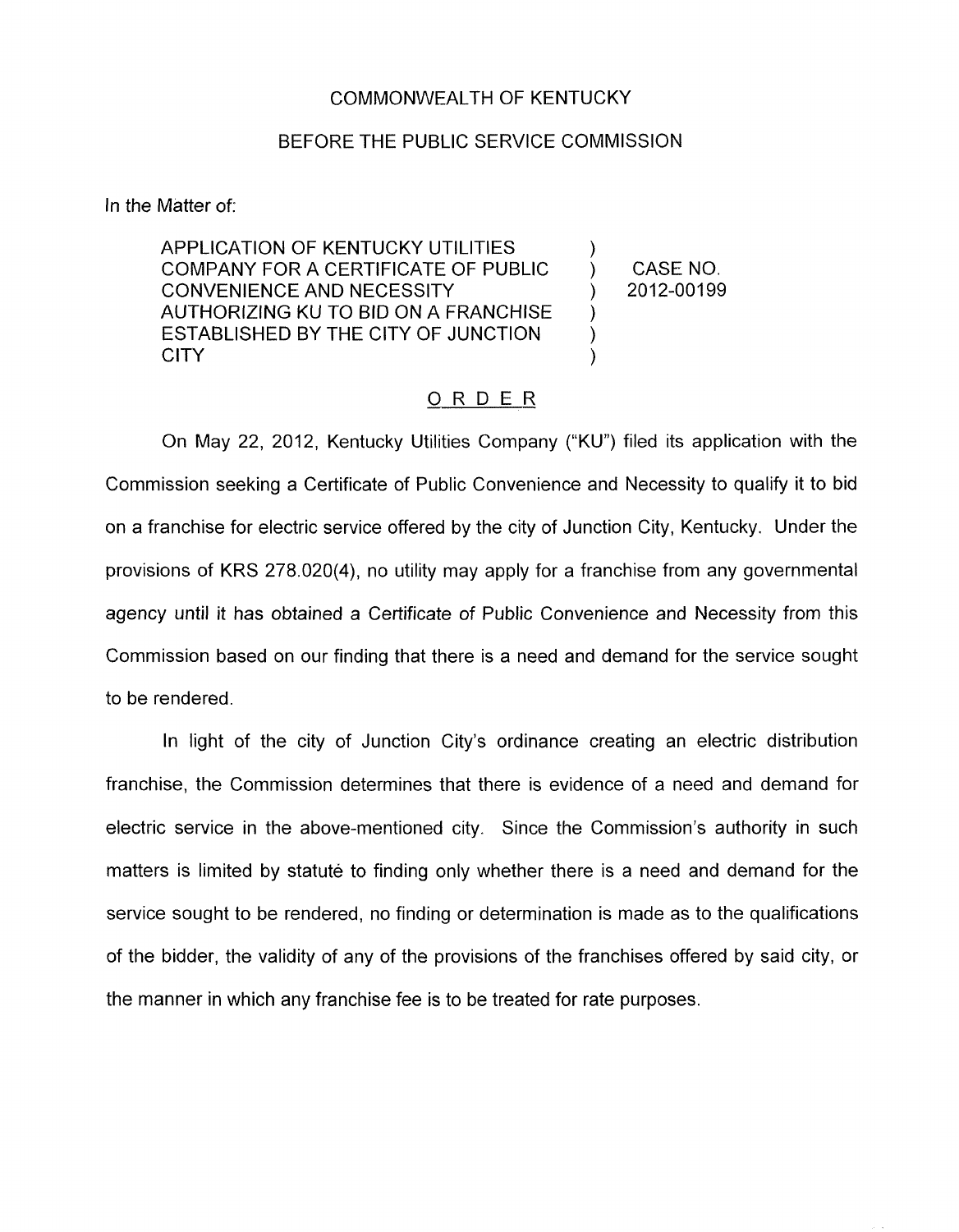IT IS THEREFORE ORDERED that:

1. KU is granted a Certificate of Public Convenience and Necessity that authorizes it to bid on a franchise for electric service offered by the city of Junction City, Kentucky.

2. KU, if it becomes the successful bidder, shall file two copies of the franchise agreement with the Commission's tariff branch.

**3.** This Order shall not be construed as granting a Certificate of Public Convenience and Necessity to construct utility facilities in said city.

By the Commission



\_\_ Director

Case No. 2012-00199